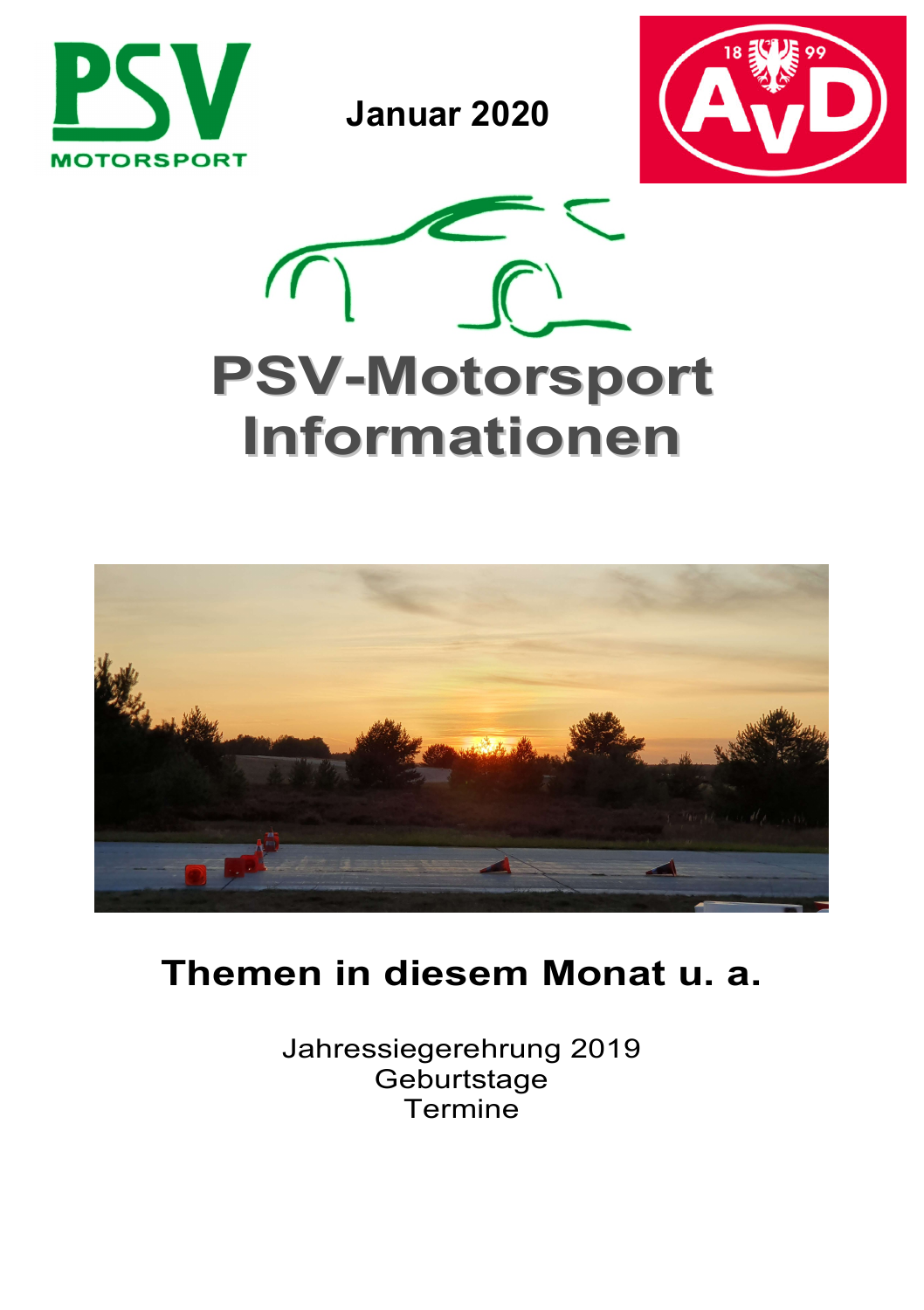#### POLIZEI-SPORT-VEREIN BERLIN e.V. **MOTORSPORTABTEILUNG**





| Titelbild:                  | Foto: Yvonne Dießner vom Driving Center Groß Dölln                                                          |
|-----------------------------|-------------------------------------------------------------------------------------------------------------|
| Herausgeber:                | Polizei-Sport-Verein-Berlin e.V., Abt. Motorsport                                                           |
| Redaktion:<br>(Pressewarte) | Yvonne Dießner<br>Haeftenzeile 2<br>13627 Berlin<br>Tel.: 030/861 21 35<br>E-Mail: y.diessner@hobby-live.de |
| Internetadresse:            | http://www.psv-berlin.de                                                                                    |

Ihr Copyshop in Steglitz seit 1985

Druck: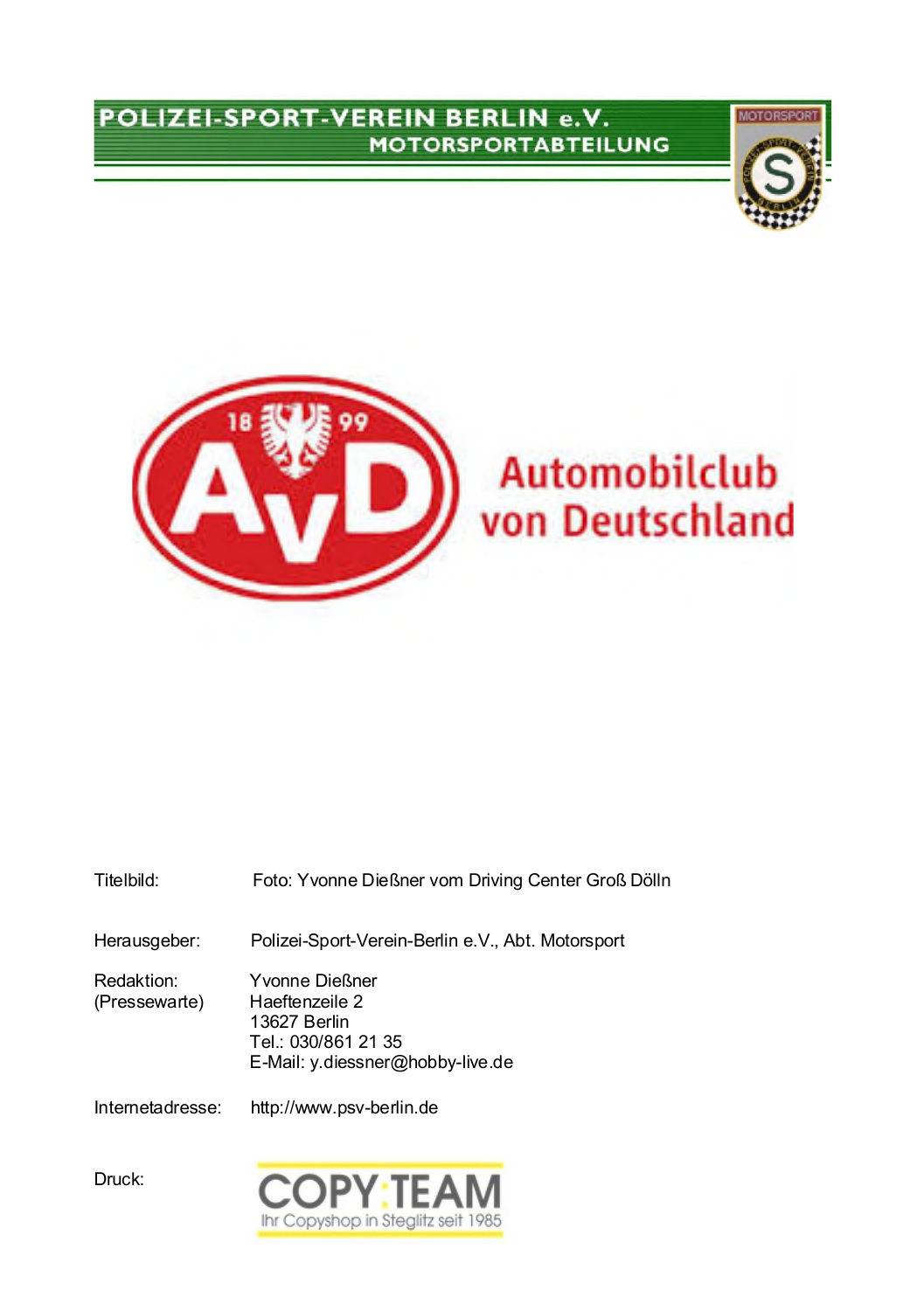# Jahressiegerehrung 2019



Ende November haben wir, wie in jedem Jahr, unsere Jahresabschlussfeier durchgeführt, bei der auch die Sieger der vereinsinternen Meisterschaften geehrt wurden. Wie immer fand die Veranstaltung im Gästehaus der Polizei statt. Hier ist Ambiente ansprechend, so dass sich auch der das Landesfachverband Berlin anschloss und die Ehrung für die Landesmeisterschaften Berlin-Brandenburg bei uns vornahm.

Turniermeister 2019 wurde Olaf Franke. Die weiteren Klassensieger waren Raiko Bachmann, Michael Platen, Mario Müller, Michael Naumann und Phillip Knauer. Detlef Schmidt war allein in seiner Klasse. Beim Nachwuchs in der Klasse J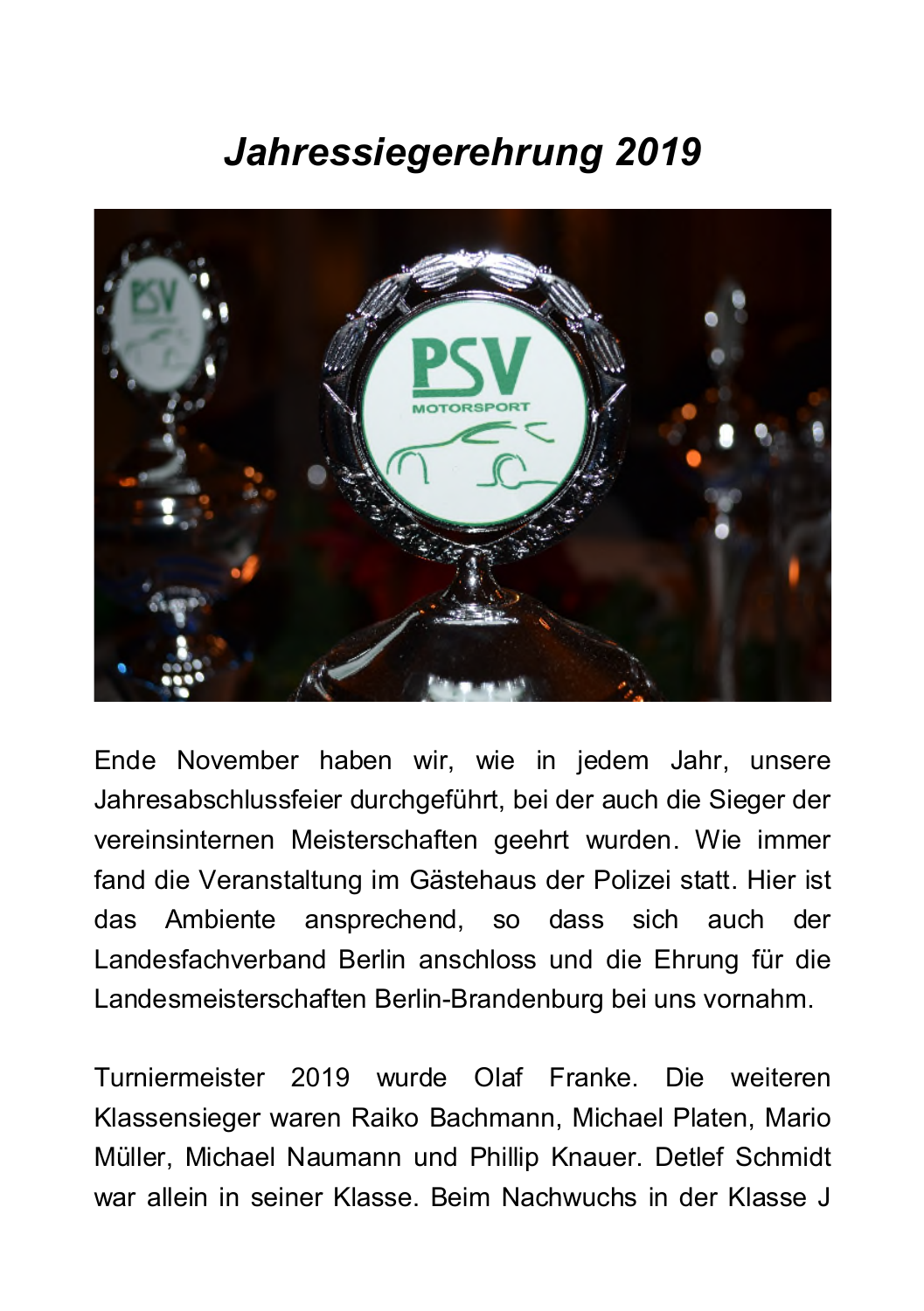gewann Lukas Platen, bei den noch jüngeren Fahranfängern beteiligte sich Timon Dohnke.



Die diesjährige Clubmeisterschaft holte sich Hans-Heinrich Ernst vor Marc-Alexander Wagner und Thomas Dießner.

Bei der Landesmeisterschaft im Automobilslalom war Hans-

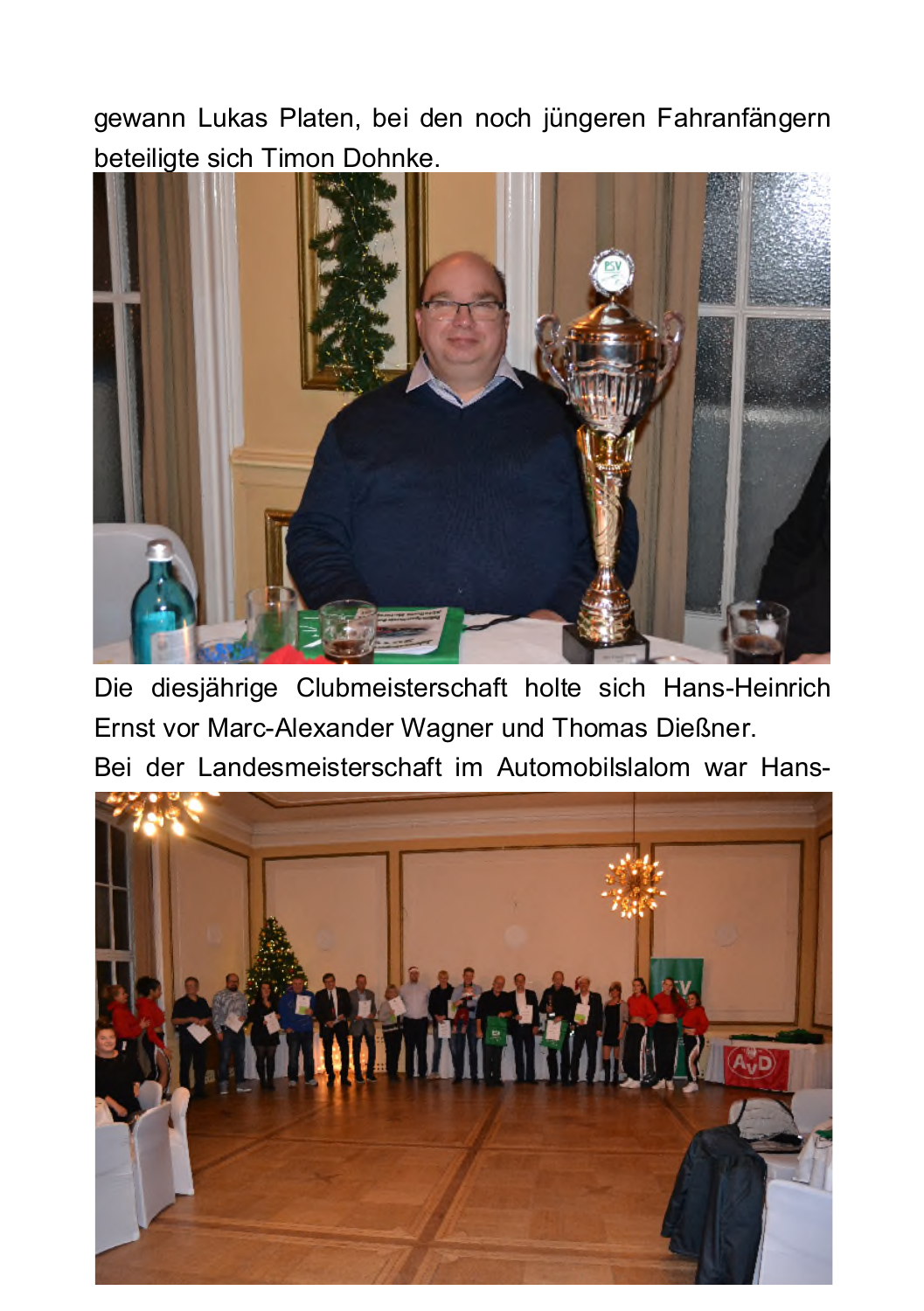Heinrich Ernst ebenfalls erfolgreich und holte sich den Meistertitel. Die Meisterschaft im Clubslalom gewann Christian Schäffer. Hier kam mit Christian Redomski das beste PSV-Mitglied auf den dritten Platz. Den Mannschaftstitel holte sich der MSC Groß Dölln



Als Programmpunkt hatten wir diesmal wieder die BCA Cheerleaders aus der großen PSV-Familie engagiert, die mit der Tanzgruppe Jokers erschien. Die Mädels begeisterten mit ihrer Vorführung und gaben der Siegerehrung einen schönen Rahmen.

Detlef Müller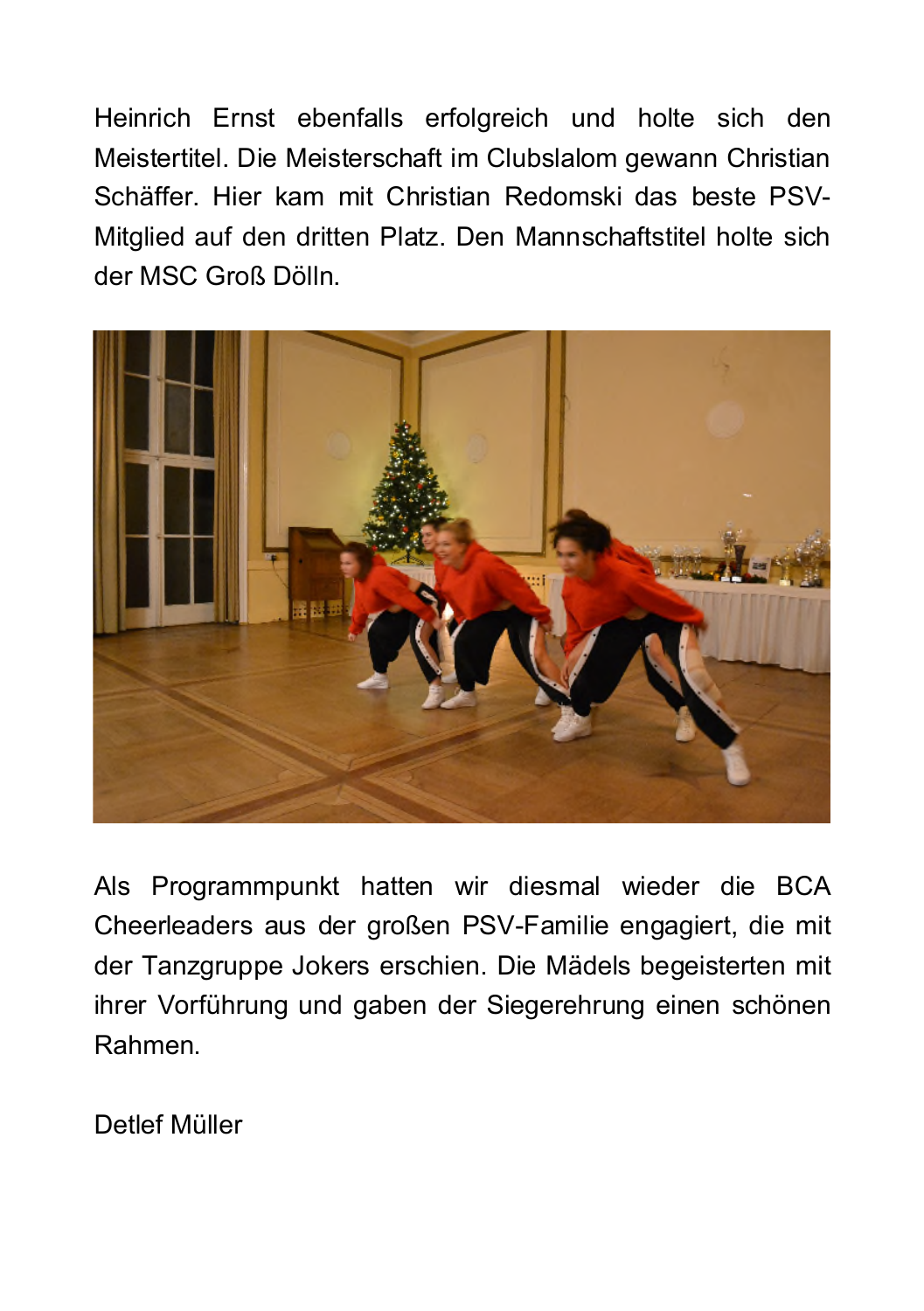### Vereinsintern:

Mitaliederversammlung\*

Mitgliederversammlung\*

Mitgliederversammlung\*

Jahreshauptversammlung\*

- Do 19 03 2020 Do 18 06 2020
- Do 22 10 2020
- Do. 21.01.2021

#### **Alle Termine unter Vorbehalt**

\*Restaurant "Poseidon" Fritz-Wildung-Straße 7a 14199 Berlin

jeweils um 20:00 Uhr



### Beitragszahlungen und Turniernenngelder:

Polizei-Sport-Verein Berlin e.V. Abteilung Motorsport Postbank Berlin IBAN: DE27 1001 0010 0080 3891 07 (BIC: PBNKDEFF)

Die Konto-Nummer für die Veranstaltungsnenngelder steht in den jeweiligen Ausschreibungen.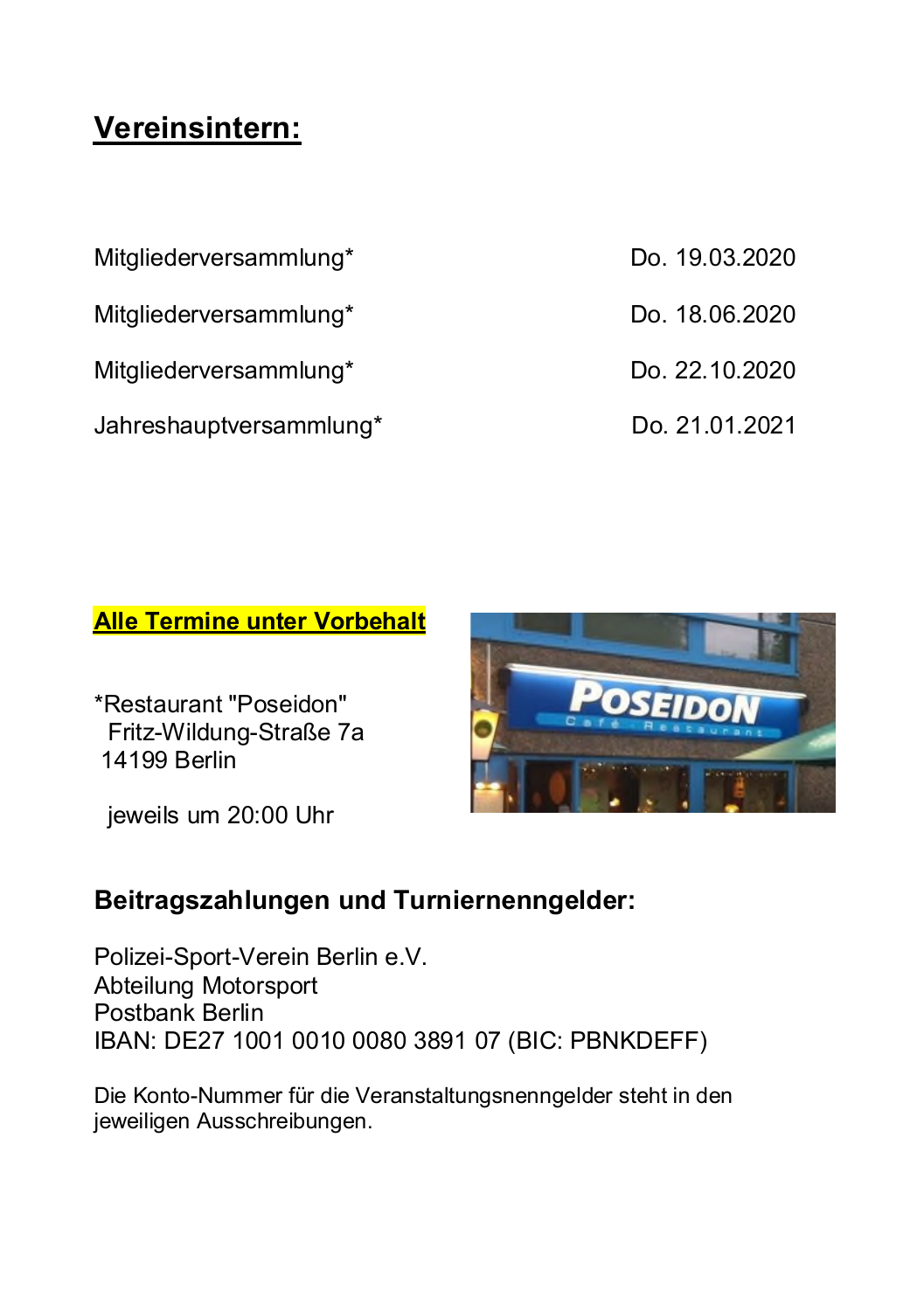

## Clubslalom:

| <b>VCB Clubslalom</b>               | Sa.09.05.2020 |
|-------------------------------------|---------------|
| <b>VCB Clubslalom</b>               | Sa.22.10.2020 |
| 5. und 6. RSG-Stadtslalom Neuruppin | So.27.09.2020 |

### **Alle Termine unter Vorbehalt**